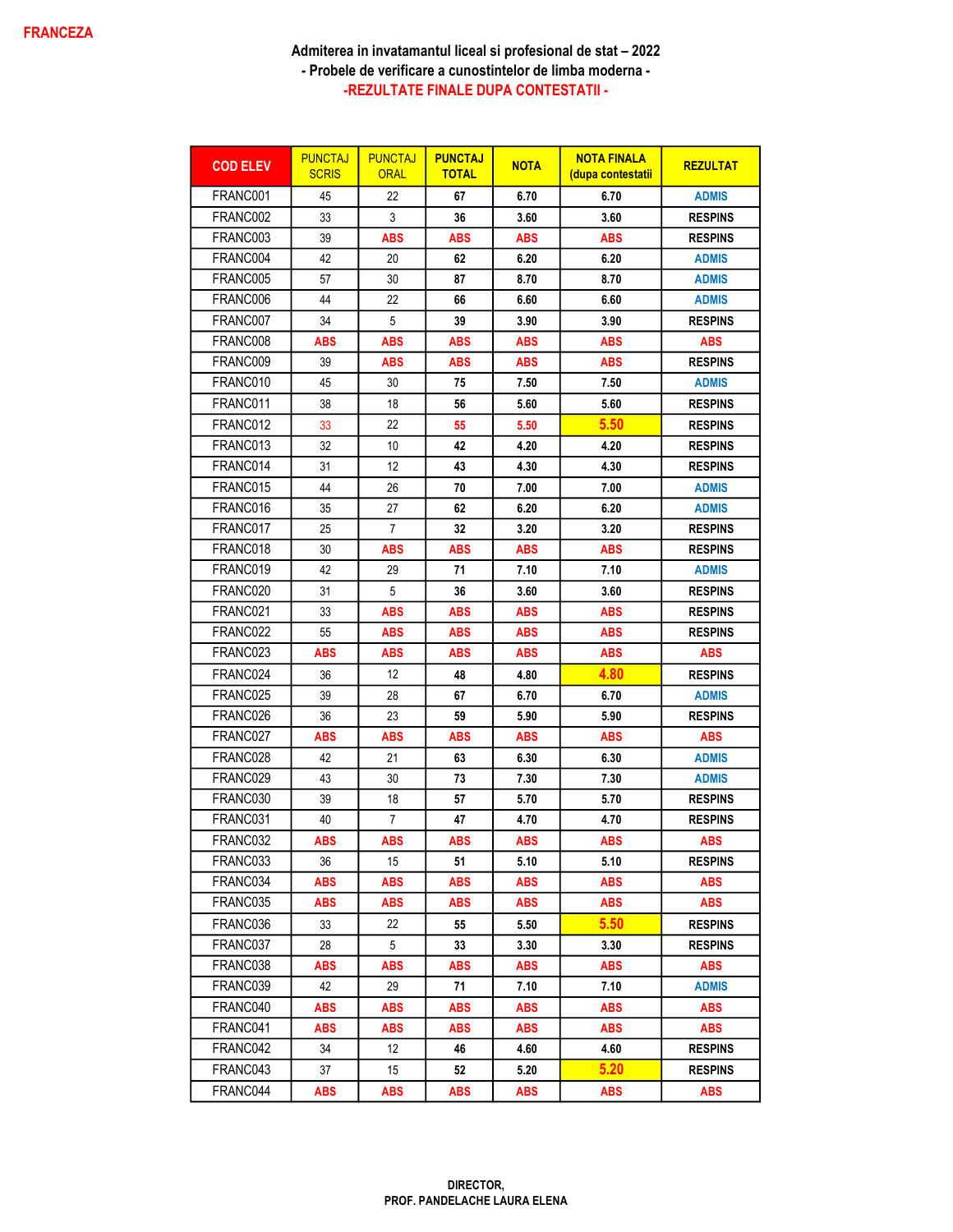| <b>COD ELEV</b> | <b>PUNCTAJ</b><br><b>SCRIS</b> | <b>PUNCTAJ</b><br><b>ORAL</b> | <b>PUNCTAJ</b><br><b>TOTAL</b> | <b>NOTA</b> | <b>NOTA FINALA</b><br><u>(dupa contestatii</u> | <b>REZULTAT</b> |
|-----------------|--------------------------------|-------------------------------|--------------------------------|-------------|------------------------------------------------|-----------------|
| FRANC045        | 27                             | 12                            | 39                             | 3.90        | 3.90                                           | <b>RESPINS</b>  |
| FRANC046        | 39                             | 10                            | 49                             | 4.90        | 4.90                                           | <b>RESPINS</b>  |
| FRANC047        | 33                             | 5                             | 38                             | 3.80        | 3.80                                           | <b>RESPINS</b>  |
| FRANC048        | <b>ABS</b>                     | <b>ABS</b>                    | ABS                            | <b>ABS</b>  | <b>ABS</b>                                     | <b>ABS</b>      |
| FRANC049        | 36                             | 15                            | 51                             | 5.10        | 5.10                                           | <b>RESPINS</b>  |
| FRANC050        | <b>ABS</b>                     | <b>ABS</b>                    | <b>ABS</b>                     | <b>ABS</b>  | <b>ABS</b>                                     | <b>ABS</b>      |
| FRANC051        | <b>ABS</b>                     | <b>ABS</b>                    | <b>ABS</b>                     | <b>ABS</b>  | <b>ABS</b>                                     | <b>ABS</b>      |
| FRANC052        | 40                             | 21                            | 61                             | 6.10        | 6.10                                           | <b>ADMIS</b>    |
| FRANC053        | 58                             | 30                            | 88                             | 8.80        | 8.80                                           | <b>ADMIS</b>    |
| FRANC054        | 37                             | 12                            | 49                             | 4.90        | 4.90                                           | <b>RESPINS</b>  |
| FRANC055        | 35                             | 28                            | 63                             | 6.30        | 6.30                                           | <b>ADMIS</b>    |
| FRANC056        | 31                             | <b>ABS</b>                    | <b>ABS</b>                     | <b>ABS</b>  | <b>ABS</b>                                     | <b>RESPINS</b>  |
| FRANC057        | 37                             | 10                            | 47                             | 4.70        | 4.70                                           | <b>RESPINS</b>  |
| FRANC058        | <b>ABS</b>                     | <b>ABS</b>                    | <b>ABS</b>                     | <b>ABS</b>  | <b>ABS</b>                                     | <b>ABS</b>      |
| FRANC059        | <b>ABS</b>                     | ABS                           | <b>ABS</b>                     | <b>ABS</b>  | <b>ABS</b>                                     | <b>ABS</b>      |
| FRANC060        | 42                             | 10                            | 52                             | 5.20        | 5.20                                           | <b>RESPINS</b>  |
| FRANC061        | <b>ABS</b>                     | ABS                           | ABS                            | <b>ABS</b>  | <b>ABS</b>                                     | <b>ABS</b>      |
| FRANC062        | 43                             | 23                            | 66                             | 6.60        | 6.60                                           | <b>ADMIS</b>    |
| FRANC063        | 32                             | 15                            | 47                             | 4.70        | 4.70                                           | <b>RESPINS</b>  |
| FRANC064        | 33                             | 6                             | 39                             | 3.90        | 3.90                                           | <b>RESPINS</b>  |
| FRANC065        | <b>ABS</b>                     | <b>ABS</b>                    | ABS                            | <b>ABS</b>  | <b>ABS</b>                                     | <b>ABS</b>      |
| FRANC066        | 35                             | 22                            | 57                             | 5.70        | 5.70                                           | <b>RESPINS</b>  |
| FRANC067        | 42                             | 15                            | 57                             | 5.70        | 5.70                                           | <b>RESPINS</b>  |
| FRANC068        | <b>ABS</b>                     | ABS                           | ABS                            | <b>ABS</b>  | <b>ABS</b>                                     | <b>ABS</b>      |
| FRANC069        | 30                             | 26                            | 56                             | 5.60        | 5.60                                           | <b>RESPINS</b>  |
| FRANC070        | 43                             | 15                            | 58                             | 5.80        | 5.80                                           | <b>RESPINS</b>  |
| FRANC071        | <b>ABS</b>                     | <b>ABS</b>                    | ABS                            | <b>ABS</b>  | <b>ABS</b>                                     | <b>ABS</b>      |
| FRANC072        | <b>ABS</b>                     | ABS                           | ABS                            | <b>ABS</b>  | <b>ABS</b>                                     | <b>ABS</b>      |
| FRANC073        | 38                             | 25                            | 63                             | 6.30        | 6.30                                           | <b>ADMIS</b>    |
| FRANC074        | <b>ABS</b>                     | ABS                           | ABS                            | ABS         | ABS                                            | <b>ABS</b>      |
| FRANC075        | 45                             | 26                            | 71                             | 7.10        | 7.10                                           | <b>ADMIS</b>    |
| FRANC076        | 30                             | 20                            | 50                             | 5.00        | 5.00                                           | <b>RESPINS</b>  |
| FRANC077        | 45                             | 7                             | 52                             | 5.20        | 5.20                                           | <b>RESPINS</b>  |
| FRANC078        | <b>ABS</b>                     | <b>ABS</b>                    | <b>ABS</b>                     | <b>ABS</b>  | <b>ABS</b>                                     | <b>ABS</b>      |
| FRANC079        | 29                             | 20                            | 49                             | 4.90        | 4.90                                           | <b>RESPINS</b>  |
| FRANC080        | 47                             | 15                            | 62                             | 6.20        | 6.20                                           | <b>ADMIS</b>    |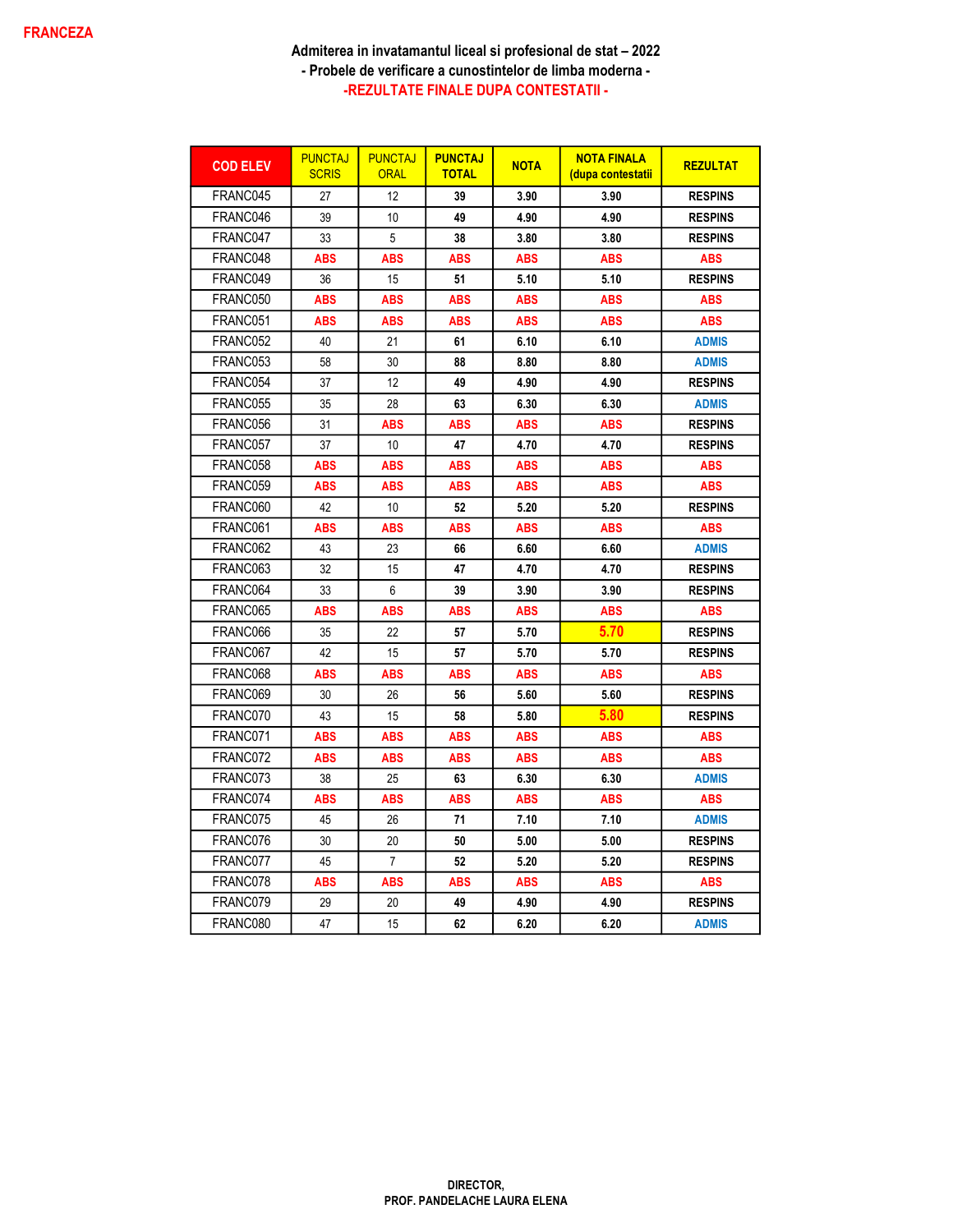| <b>COD ELEV</b>      | <b>PUNCTAJ</b><br><b>SCRIS</b> | <b>PUNCTAJ</b><br><b>ORAL</b> | <b>PUNCTAJ</b><br><b>TOTAL</b> | <b>NOTA</b> | <b>NOTA FINALA</b><br><u>(dupa contestatii</u> | <b>REZULTAT</b> |
|----------------------|--------------------------------|-------------------------------|--------------------------------|-------------|------------------------------------------------|-----------------|
| FRANC081             | 28                             | <b>ABS</b>                    | <b>ABS</b>                     | <b>ABS</b>  | <b>ABS</b>                                     | <b>RESPINS</b>  |
| FRANC082             | 38                             | 22                            | 60                             | 6.00        | 6.00                                           | <b>ADMIS</b>    |
| FRANC083             | 50                             | 25                            | 75                             | 7.50        | 7.50                                           | <b>ADMIS</b>    |
| FRANC084             | 44                             | 24                            | 68                             | 6.80        | 6.80                                           | <b>ADMIS</b>    |
| FRANC085             | 33                             | 10                            | 43                             | 4.30        | 4.30                                           | <b>RESPINS</b>  |
| FRANC086             | 33                             | 20                            | 53                             | 5.30        | 5.30                                           | <b>RESPINS</b>  |
| FRANC087             | ABS                            | <b>ABS</b>                    | <b>ABS</b>                     | ABS         | ABS                                            | <b>ABS</b>      |
| FRANC088             | 34                             | 25                            | 59                             | 5.90        | 5.90                                           | <b>RESPINS</b>  |
| FRANC089             | 42                             | 23                            | 65                             | 6.50        | 6.50                                           | <b>ADMIS</b>    |
| FRANC090             | ABS                            | ABS                           | <b>ABS</b>                     | <b>ABS</b>  | ABS                                            | <b>ABS</b>      |
| FRANC091             | 35                             | 12 <sup>°</sup>               | 47                             | 4.70        | 4.70                                           | <b>RESPINS</b>  |
| FRANC092             | 37                             | 26                            | 63                             | 6.30        | 6.30                                           | <b>ADMIS</b>    |
| FRANC093             | 44                             | 15                            | 59                             | 5.90        | 5.90                                           | <b>RESPINS</b>  |
| FRANC094             | 47                             | 30                            | 77                             | 7.70        | 7.70                                           | <b>ADMIS</b>    |
| FRANC095             | <b>ABS</b>                     | ABS                           | <b>ABS</b>                     | <b>ABS</b>  | ABS                                            | <b>ABS</b>      |
| FRANC096             | 30                             | $12 \overline{ }$             | 42                             | 4.20        | 4.20                                           | <b>RESPINS</b>  |
| FRANC097             | ABS                            | ABS                           | <b>ABS</b>                     | <b>ABS</b>  | ABS                                            | <b>ABS</b>      |
| FRANC098             | ABS                            | ABS                           | ABS                            | ABS         | <b>ABS</b>                                     | ABS             |
| FRANC099             | 38                             | 27                            | 65                             | 6.50        | 6.50                                           | <b>ADMIS</b>    |
| FRANC100             | 33                             | 9                             | 42                             | 4.20        | 4.20                                           | <b>RESPINS</b>  |
| FRANC <sub>101</sub> | 34                             | 21                            | 55                             | 5.50        | 5.50                                           | <b>RESPINS</b>  |
| FRANC <sub>102</sub> | 44                             | 27                            | 71                             | 7.10        | 7.10                                           | <b>ADMIS</b>    |
| FRANC <sub>103</sub> | ABS                            | ABS                           | ABS                            | <b>ABS</b>  | ABS                                            | <b>ABS</b>      |
| FRANC104             | ABS                            | ABS                           | <b>ABS</b>                     | ABS         | ABS                                            | ABS             |
| FRANC105             | 26                             | 10                            | 36                             | 3.60        | 3.60                                           | <b>RESPINS</b>  |
| FRANC106             | 37                             | 12                            | 49                             | 4.90        | 4.90                                           | <b>RESPINS</b>  |
| FRANC107             | 28                             | 15                            | 43                             | 4.30        | 4.30                                           | <b>RESPINS</b>  |
| FRANC108             | 38                             | 24                            | 62                             | 6.20        | 6.20                                           | <b>ADMIS</b>    |
| FRANC <sub>109</sub> | ABS                            | ABS                           | <b>ABS</b>                     | <b>ABS</b>  | ABS                                            | <b>ABS</b>      |
| FRANC110             | 42                             | 10                            | 52                             | 5.20        | 5.20                                           | <b>RESPINS</b>  |
| FRANC <sub>111</sub> | 29                             | 14                            | 43                             | 4.30        | 4.30                                           | <b>RESPINS</b>  |
| FRANC112             | 40                             | 22                            | 62                             | 6.20        | 6.20                                           | <b>ADMIS</b>    |
| FRANC113             | 68                             | 30                            | 98                             | 9.80        | 9.80                                           | <b>ADMIS</b>    |
| FRANC114             | 36                             | <b>ABS</b>                    | ABS                            | ABS         | <b>ABS</b>                                     | <b>RESPINS</b>  |
| FRANC115             | 43                             | 30                            | 73                             | 7.30        | 7.30                                           | <b>ADMIS</b>    |
| FRANC116             | 36                             | 15                            | 51                             | 5.10        | 5.10                                           | <b>RESPINS</b>  |
| FRANC117             | 33                             | 10                            | 43                             | 4.30        | 4.30                                           | <b>RESPINS</b>  |
| FRANC118             | ABS                            | <b>ABS</b>                    | <b>ABS</b>                     | ABS         | <b>ABS</b>                                     | <b>ABS</b>      |
| FRANC119             | 49                             | ABS                           | ABS                            | ABS         | ABS                                            | <b>RESPINS</b>  |
| FRANC120             | 51                             | 15                            | 66                             | 6.60        | 6.60                                           | <b>ADMIS</b>    |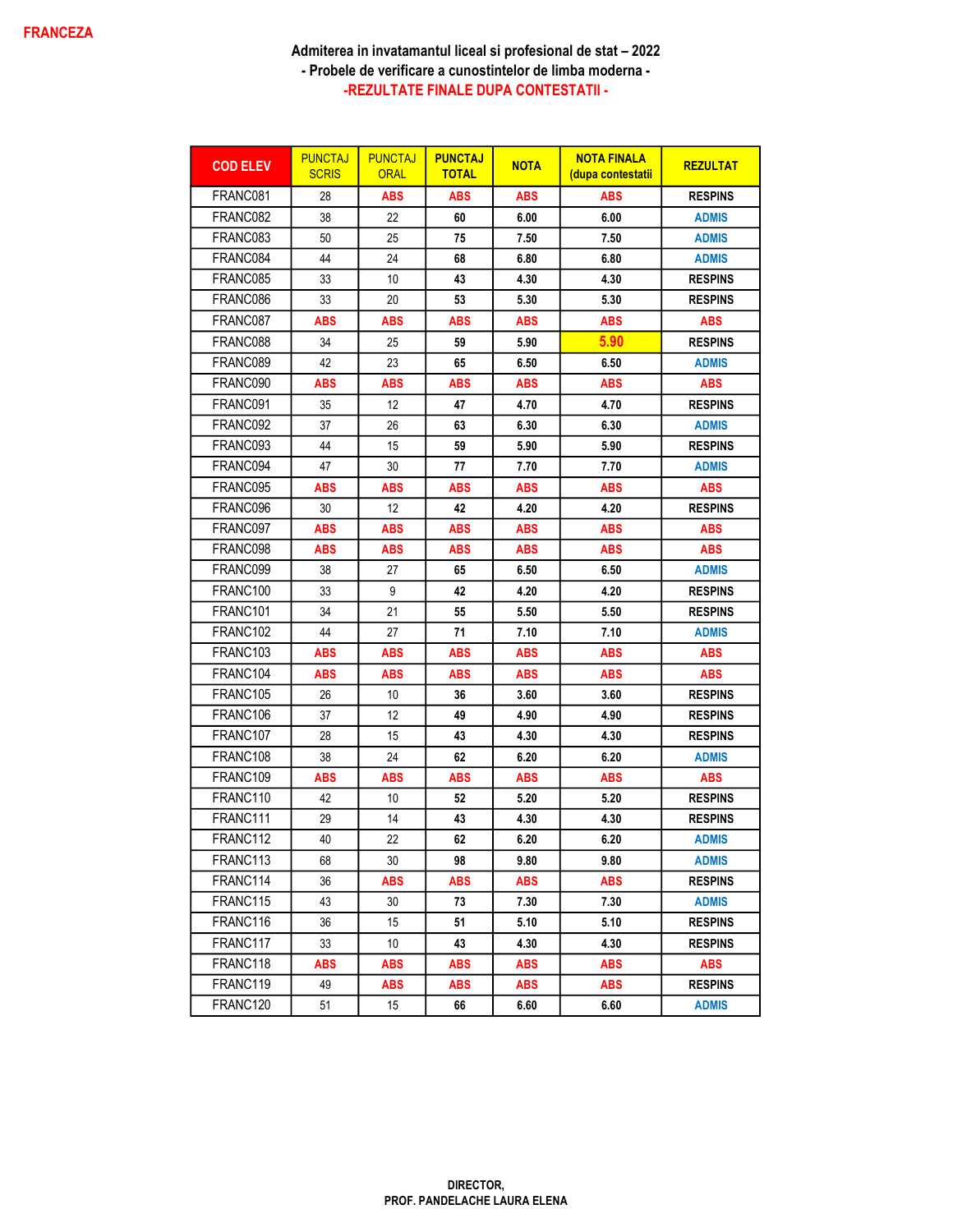| <b>COD ELEV</b>      | <b>PUNCTAJ</b><br><b>SCRIS</b> | <b>PUNCTAJ</b><br><b>ORAL</b> | <b>PUNCTAJ</b><br><b>TOTAL</b> | <b>NOTA</b> | <b>NOTA FINALA</b><br>(dupa contestatii | <b>REZULTAT</b> |
|----------------------|--------------------------------|-------------------------------|--------------------------------|-------------|-----------------------------------------|-----------------|
| FRANC121             | ABS                            | ABS                           | <b>ABS</b>                     | <b>ABS</b>  | <b>ABS</b>                              | <b>ABS</b>      |
| FRANC122             | 32                             | 23                            | 55                             | 5.50        | 5.50                                    | <b>RESPINS</b>  |
| FRANC123             | 37                             | ABS                           | ABS                            | ABS         | <b>ABS</b>                              | <b>RESPINS</b>  |
| FRANC124             | 28                             | 6                             | 34                             | 3.40        | 3.40                                    | <b>RESPINS</b>  |
| FRANC125             | 61                             | 26                            | 87                             | 8.70        | 8.70                                    | <b>ADMIS</b>    |
| FRANC126             | 35                             | 20                            | 55                             | 5.50        | 5.50                                    | <b>RESPINS</b>  |
| FRANC127             | 28                             | 7                             | 35                             | 3.50        | 3.50                                    | <b>RESPINS</b>  |
| FRANC128             | 40                             | 26                            | 66                             | 6.60        | 6.60                                    | <b>ADMIS</b>    |
| FRANC129             | ABS                            | ABS                           | ABS                            | ABS         | ABS                                     | <b>ABS</b>      |
| FRANC130             | 44                             | 10                            | 54                             | 5.40        | 5.40                                    | <b>RESPINS</b>  |
| FRANC131             | 29                             | 15                            | 44                             | 4.40        | 4.40                                    | <b>RESPINS</b>  |
| FRANC132             | 47                             | 26                            | 73                             | 7.30        | 7.30                                    | <b>ADMIS</b>    |
| FRANC <sub>133</sub> | 51                             | 20                            | 71                             | 7.10        | 7.10                                    | <b>ADMIS</b>    |
| FRANC134             | 35                             | 22                            | 57                             | 5.70        | 5.70                                    | <b>RESPINS</b>  |
| FRANC135             | 40                             | 28                            | 68                             | 6.80        | 6.80                                    | <b>ADMIS</b>    |
| FRANC136             | 49                             | 25                            | 74                             | 7.40        | 7.40                                    | <b>ADMIS</b>    |
| FRANC137             | 34                             | 5                             | 39                             | 3.90        | 3.90                                    | <b>RESPINS</b>  |
| FRANC <sub>138</sub> | <b>ABS</b>                     | ABS                           | ABS                            | <b>ABS</b>  | <b>ABS</b>                              | <b>ABS</b>      |
| FRANC139             | ABS                            | ABS                           | <b>ABS</b>                     | <b>ABS</b>  | <b>ABS</b>                              | <b>ABS</b>      |
| FRANC140             | 40                             | 8                             | 48                             | 4.80        | 4.80                                    | <b>RESPINS</b>  |
| FRANC141             | <b>ABS</b>                     | ABS                           | <b>ABS</b>                     | ABS         | <b>ABS</b>                              | <b>ABS</b>      |
| FRANC <sub>142</sub> | ABS                            | ABS                           | ABS                            | ABS         | ABS                                     | <b>ABS</b>      |
| FRANC143             | 23                             | ABS                           | ABS                            | ABS         | <b>ABS</b>                              | <b>RESPINS</b>  |
| FRANC144             | 33                             | 12 <sup>°</sup>               | 45                             | 4.50        | 4.50                                    | <b>RESPINS</b>  |
| FRANC145             | 33                             | 26                            | 59                             | 5.90        | 5.90                                    | <b>RESPINS</b>  |
| FRANC146             | 41                             | 25                            | 66                             | 6.60        | 6.60                                    | <b>ADMIS</b>    |
| FRANC147             | 35                             | 5                             | 40                             | 4.00        | 4.00                                    | <b>RESPINS</b>  |
| FRANC148             | 46                             | 21                            | 67                             | 6.70        | 6.70                                    | <b>ADMIS</b>    |
| FRANC149             | 35                             | 13                            | 48                             | 4.80        | 4.80                                    | <b>RESPINS</b>  |
| FRANC150             | 36                             | 8                             | 44                             | 4.40        | 4.40                                    | <b>RESPINS</b>  |
| FRANC <sub>151</sub> | 38                             | 12 <sup>°</sup>               | 50                             | 5.00        | 5.00                                    | <b>RESPINS</b>  |
| FRANC152             | ABS                            | ABS                           | <b>ABS</b>                     | <b>ABS</b>  | <b>ABS</b>                              | <b>ABS</b>      |
| FRANC153             | 41                             | 15                            | 56                             | 5.60        | 5.60                                    | <b>RESPINS</b>  |
| FRANC154             | 40                             | 20                            | 60                             | 6.00        | 6.00                                    | <b>ADMIS</b>    |
| FRANC155             | ABS                            | ABS                           | ABS                            | <b>ABS</b>  | <b>ABS</b>                              | <b>ABS</b>      |
| FRANC156             | 39                             | 24                            | 63                             | 6.30        | 6.30                                    | <b>ADMIS</b>    |
| FRANC157             | 37                             | 12                            | 49                             | 4.90        | 4.90                                    | <b>RESPINS</b>  |
| FRANC158             | ABS                            | ABS                           | <b>ABS</b>                     | ABS         | <b>ABS</b>                              | <b>ABS</b>      |
| FRANC159             | ABS                            | ABS                           | ABS                            | ABS         | <b>ABS</b>                              | <b>ABS</b>      |
| FRANC160             | 35                             | 10                            | 45                             | 4.50        | 4.50                                    | <b>RESPINS</b>  |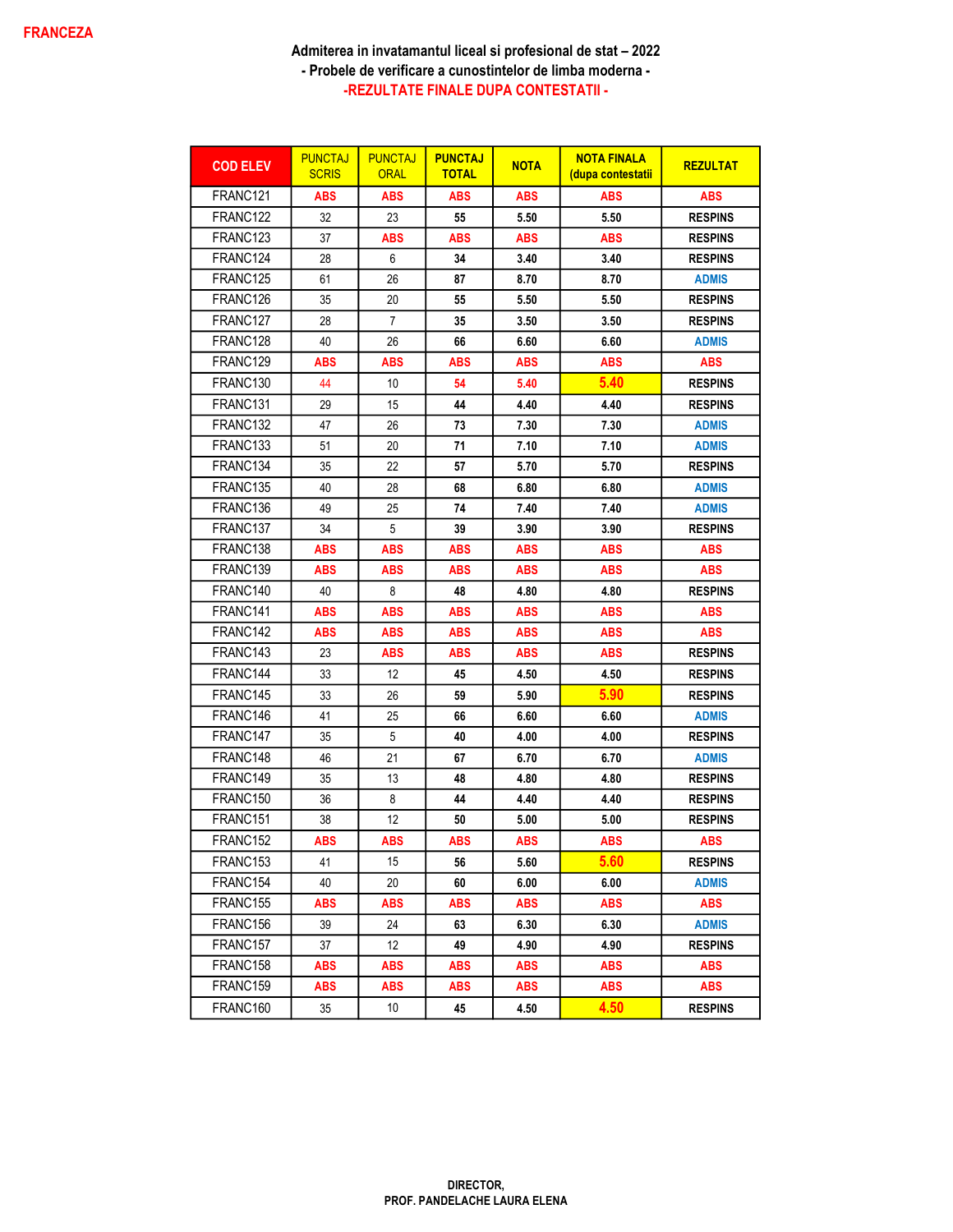| <b>COD ELEV</b>      | <b>PUNCTAJ</b><br><b>SCRIS</b> | <b>PUNCTAJ</b><br><b>ORAL</b> | <b>PUNCTAJ</b><br><b>TOTAL</b> | <b>NOTA</b> | <b>NOTA FINALA</b><br><u>(dupa contestatii</u> | <b>REZULTAT</b> |
|----------------------|--------------------------------|-------------------------------|--------------------------------|-------------|------------------------------------------------|-----------------|
| FRANC <sub>161</sub> | ABS                            | <b>ABS</b>                    | <b>ABS</b>                     | <b>ABS</b>  | <b>ABS</b>                                     | <b>ABS</b>      |
| FRANC <sub>162</sub> | 37                             | 20                            | 57                             | 5.70        | 5.70                                           | <b>RESPINS</b>  |
| FRANC <sub>163</sub> | <b>ABS</b>                     | <b>ABS</b>                    | <b>ABS</b>                     | <b>ABS</b>  | ABS                                            | <b>ABS</b>      |
| FRANC164             | 43                             | 28                            | 71                             | 7.10        | 7.10                                           | <b>ADMIS</b>    |
| FRANC165             | 40                             | <b>ABS</b>                    | <b>ABS</b>                     | <b>ABS</b>  | <b>ABS</b>                                     | <b>RESPINS</b>  |
| FRANC166             | 35                             | 20                            | 55                             | 5.50        | 5.50                                           | <b>RESPINS</b>  |
| FRANC167             | 54                             | 15                            | 69                             | 6.90        | 6.90                                           | <b>ADMIS</b>    |
| FRANC168             | ABS                            | ABS                           | ABS                            | ABS         | <b>ABS</b>                                     | <b>ABS</b>      |
| FRANC169             | 34                             | 29                            | 63                             | 6.30        | 6.30                                           | ADMIS           |
| FRANC170             | 32                             | 8                             | 40                             | 4.00        | 4.00                                           | <b>RESPINS</b>  |
| FRANC171             | 45                             | 30                            | 75                             | 7.50        | 7.50                                           | <b>ADMIS</b>    |
| FRANC172             | 56                             | <b>ABS</b>                    | <b>ABS</b>                     | ABS         | <b>ABS</b>                                     | <b>RESPINS</b>  |
| FRANC173             | ABS                            | ABS                           | <b>ABS</b>                     | <b>ABS</b>  | ABS                                            | <b>ABS</b>      |
| FRANC174             | 31                             | 6                             | 37                             | 3.70        | 3.70                                           | <b>RESPINS</b>  |
| FRANC175             | <b>ABS</b>                     | ABS                           | <b>ABS</b>                     | <b>ABS</b>  | <b>ABS</b>                                     | <b>ABS</b>      |
| FRANC176             | <b>ABS</b>                     | <b>ABS</b>                    | <b>ABS</b>                     | <b>ABS</b>  | <b>ABS</b>                                     | <b>ABS</b>      |
| FRANC177             | 34                             | 5                             | 39                             | 3.90        | 3.90                                           | <b>RESPINS</b>  |
| FRANC178             | 37                             | 21                            | 58                             | 5.80        | 5.80                                           | <b>RESPINS</b>  |
| FRANC179             | 40                             | 26                            | 66                             | 6.60        | 6.60                                           | <b>ADMIS</b>    |
| FRANC180             | 34                             | 9                             | 43                             | 4.30        | 4.30                                           | <b>RESPINS</b>  |
| FRANC181             | 49                             | 30                            | 79                             | 7.90        | 7.90                                           | <b>ADMIS</b>    |
| FRANC182             | 38                             | 23                            | 61                             | 6.10        | 6.10                                           | <b>ADMIS</b>    |
| FRANC183             | 29                             | 25                            | 54                             | 5.40        | 5.40                                           | <b>RESPINS</b>  |
| FRANC184             | <b>ABS</b>                     | <b>ABS</b>                    | <b>ABS</b>                     | <b>ABS</b>  | <b>ABS</b>                                     | <b>ABS</b>      |
| FRANC185             | 61                             | 30                            | 91                             | 9.10        | 9.10                                           | ADMIS           |
| FRANC186             | 32                             | 8                             | 40                             | 4.00        | 4.00                                           | <b>RESPINS</b>  |
| FRANC187             | ABS                            | ABS                           | ABS                            | ABS         | <b>ABS</b>                                     | ABS             |
| FRANC188             | 34                             | 19                            | 53                             | 5.30        | 5.30                                           | <b>RESPINS</b>  |
| FRANC189             | 42                             | 15                            | 57                             | 5.70        | 5.70                                           | <b>RESPINS</b>  |
| FRANC190             | 50                             | 16                            | 66                             | 6.60        | 6.60                                           | <b>ADMIS</b>    |
| FRANC191             | <b>ABS</b>                     | <b>ABS</b>                    | <b>ABS</b>                     | <b>ABS</b>  | <b>ABS</b>                                     | <b>ABS</b>      |
| FRANC192             | <b>ABS</b>                     | <b>ABS</b>                    | <b>ABS</b>                     | <b>ABS</b>  | <b>ABS</b>                                     | <b>ABS</b>      |
| FRANC193             | 43                             | 25                            | 68                             | 6.80        | 6.80                                           | <b>ADMIS</b>    |
| FRANC194             | 31                             | 12                            | 43                             | 4.30        | 4.30                                           | <b>RESPINS</b>  |
| FRANC195             | 31                             | 18                            | 49                             | 4.90        | 4.90                                           | <b>RESPINS</b>  |
| FRANC196             | 46                             | 21                            | 67                             | 6.70        | 6.70                                           | <b>ADMIS</b>    |
| FRANC197             | 46                             | 25                            | 71                             | 7.10        | 7.10                                           | <b>ADMIS</b>    |
| FRANC198             | 38                             | 10                            | 48                             | 4.80        | 4.80                                           | <b>RESPINS</b>  |
| FRANC199             | 40                             | 27                            | 67                             | 6.70        | 6.70                                           | <b>ADMIS</b>    |
| FRANC200             | <b>ABS</b>                     | ABS                           | <b>ABS</b>                     | <b>ABS</b>  | <b>ABS</b>                                     | <b>ABS</b>      |